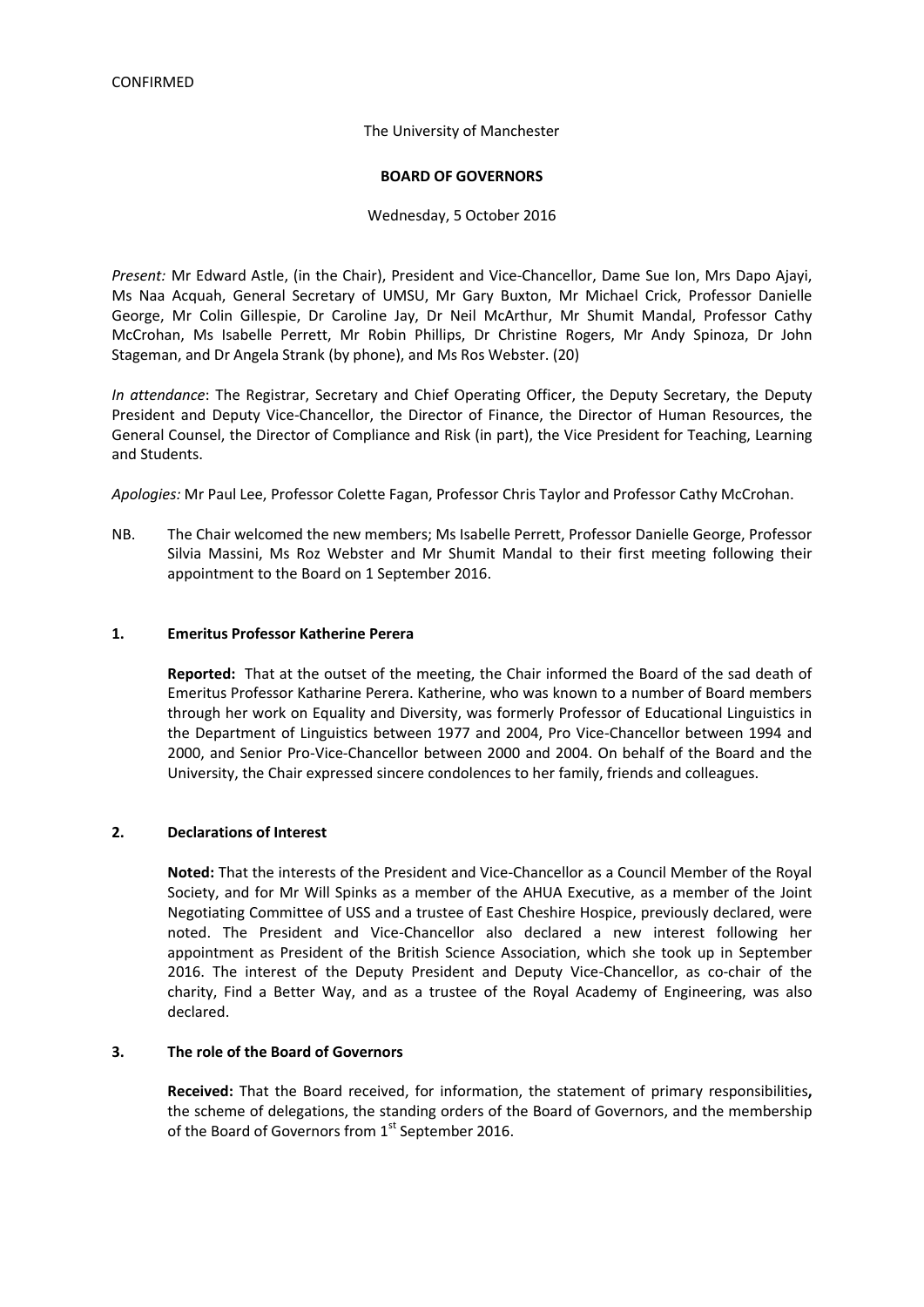#### **4. Minutes**

The minutes of the meeting held on 6 July 2016 were approved.

### **5. Matters arising from the minutes**

**Noted:** That the Board received a report on ongoing issues that had been raised at previous meetings and that would be addressed within the agenda or would come forward at a later date.

### **6. Chair's report**

### **(a) Changes in Board Processes**

### **Reported:**

- (1) That following discussions with Board Members, the Chair proposed a number of changes in respect of Board processes. These would include shorter minutes, clearer actions / current matters arising and a continued drive for shorter papers and/or higher level summaries of detailed papers.
- (2) That the agenda would be timed and the duration of formal meetings extended to, but not to exceed, two and a half or three hours. A rolling forward agenda would be developed and would be reviewed at the end of every meeting to allow board members to suggest additional items. There would also be one or more strategic items at regular meetings. There would be an annual deep dive on risk rather than current arrangements and an annual deep dive on HSE (with revamped higher level paper) with only serious incidents/issues to be highlighted at each Board. The Board skill mix will be reviewed every 2 years and Vice-Presidents' attending board would make short verbal presentations on key current issues in their area. Finally, an end of year Board dinner would be held in July 2017, and annually thereafter.
- (3) That in terms of other changes there would be an annual meeting at start of year between chair and committee chairs, an end of year review between Chair and each board member, and multi-microphone teleconferencing facility to enable occasional virtual attendance at meetings. Induction would include some background on the structure of HE in the UK as part of new member induction (plus a handy glossary of acronyms). In addition, a review of the board timetable for 2017/18 would consider the following possible changes
	- holding strategic briefings on board days
	- having a short lunch before board meetings
	- offering more visits to see research/teaching/student activities at first hand around board meetings

**Resolved:** That the Board endorsed the changes proposed. (Action: Deputy Secretary)

#### **(b) Review of Board Effectiveness**

**Reported:** That an independent review of Board effectiveness would be conducted between November 2016 and February 2017, which would be led by John Lauwerys, former Secretary and Registrar of The University of Southampton, and who has led over 20 recent reviews of effectiveness for UK universities. The process would be informed by a survey of board members, which would be conducted at the outset of the review, attendance at the Board and committee meetings, and 1:1 interviews with all Board members.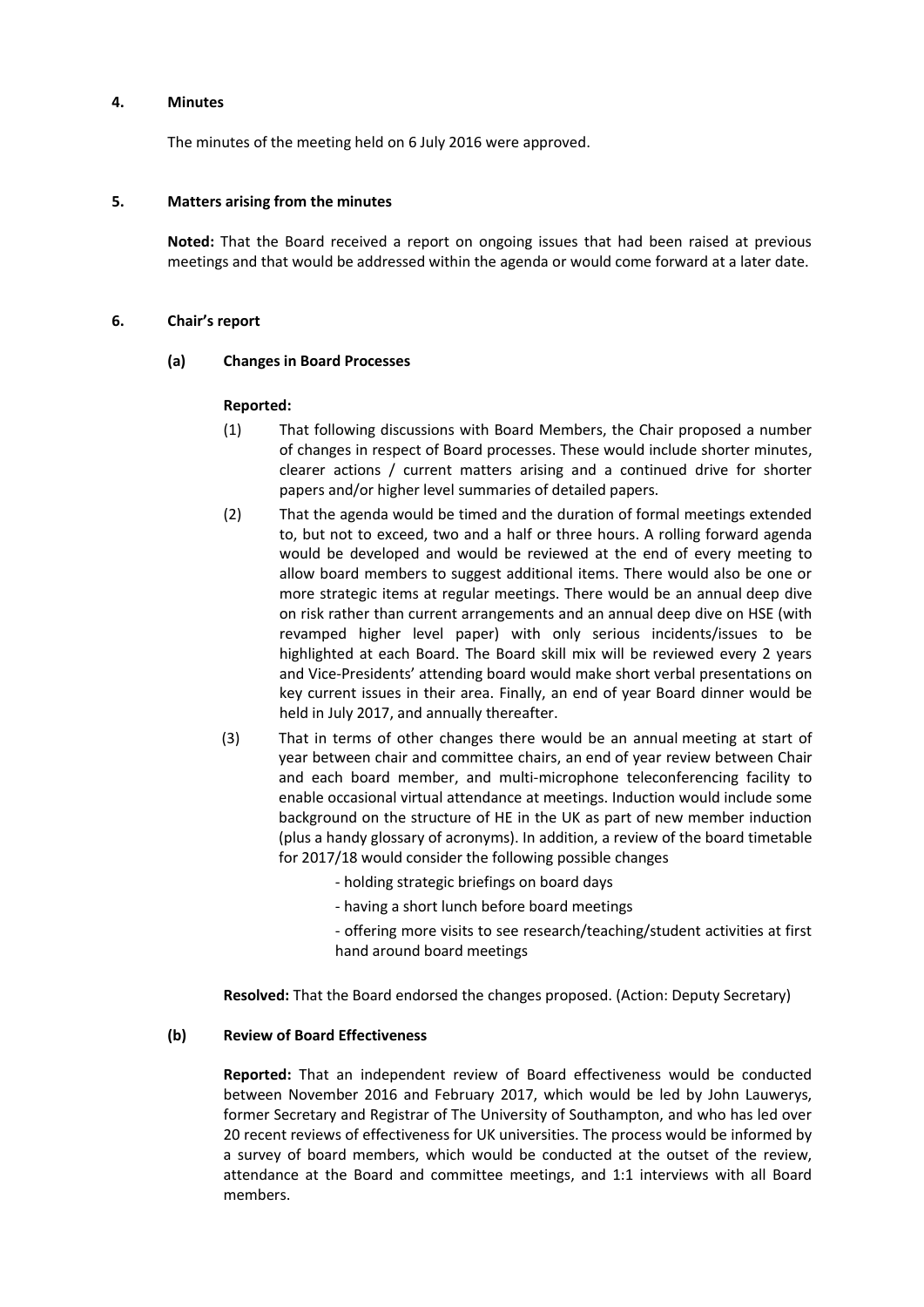## **(c) Membership of Board Committees**

**Reported:** That the Chair provided an update on the movements in Committee membership over the summer. A full list of the membership of the Board's committee would be provided separately to members. (Action: Deputy Secretary).

## **(d) Report from the Nominations Committee**

# **Reported:**

- (1) That following detailed discussions and interview by the Committee in the previous year, and subsequent review by the Chair of the Board of Governors and the President and Vice-Chancellor, the Committee recommended that, recognising his significant HE and policy experience and the gap in experience on the Board in this area, Mr Nick Hillman should take up the remaining place on the governing body.
- (2) That in order to build in rotation within the schedule of appointments and reappointments, this will be for a single-year term extending to 31 August 2017. The appointment will be with effect from 1 November 2016.

**Resolved:** That the Board of Governors approved the Committee's recommendation for membership of the Board of Governors.

## **7. Secretary's report**

## **Reported:**

- (1) That the Planning and Resources Committee (PRC) is the management body concerned with academic and resource planning and related matters in the University. The constitution of PRC provides for one of its members to be elected by the University's Senate from amongst its own number. As Professor James Thompson would, from September 2016, no longer be a member of Senate in category three, a vacancy would arise on the Committee.
- (2) That a call for nominations was issued in September. Following the closing date, Professor Colin Sibley was duly appointed to membership, there being no requirement for a ballot. His period of appointment on PRC will run from 20 September 2016 until 31 August 2019 (subject to him retaining membership of Senate).

## **8. Report from the Division of Development and Alumni Relations and Report from the Gift Oversight Group**

## **Received:**

- (a) A report on the work of the Gift Oversight Group in the year 2015-16
- (b) The Annual Progress Review from the Division of Development and Alumni Relations

- (1) That the Annual Report of the Gift Oversight Group to the Board of Governors is provided for the information of the Board of Governors. Professor Martin Humphries attended the meeting to present the report and answered questions about the work of the group. The Board also received details of the cases overseen by the Committee in the year.
- (2) That the annual progress report on the work of the Division of Development and Alumni Relations was provided for consideration by the Board of Governors. The Director of the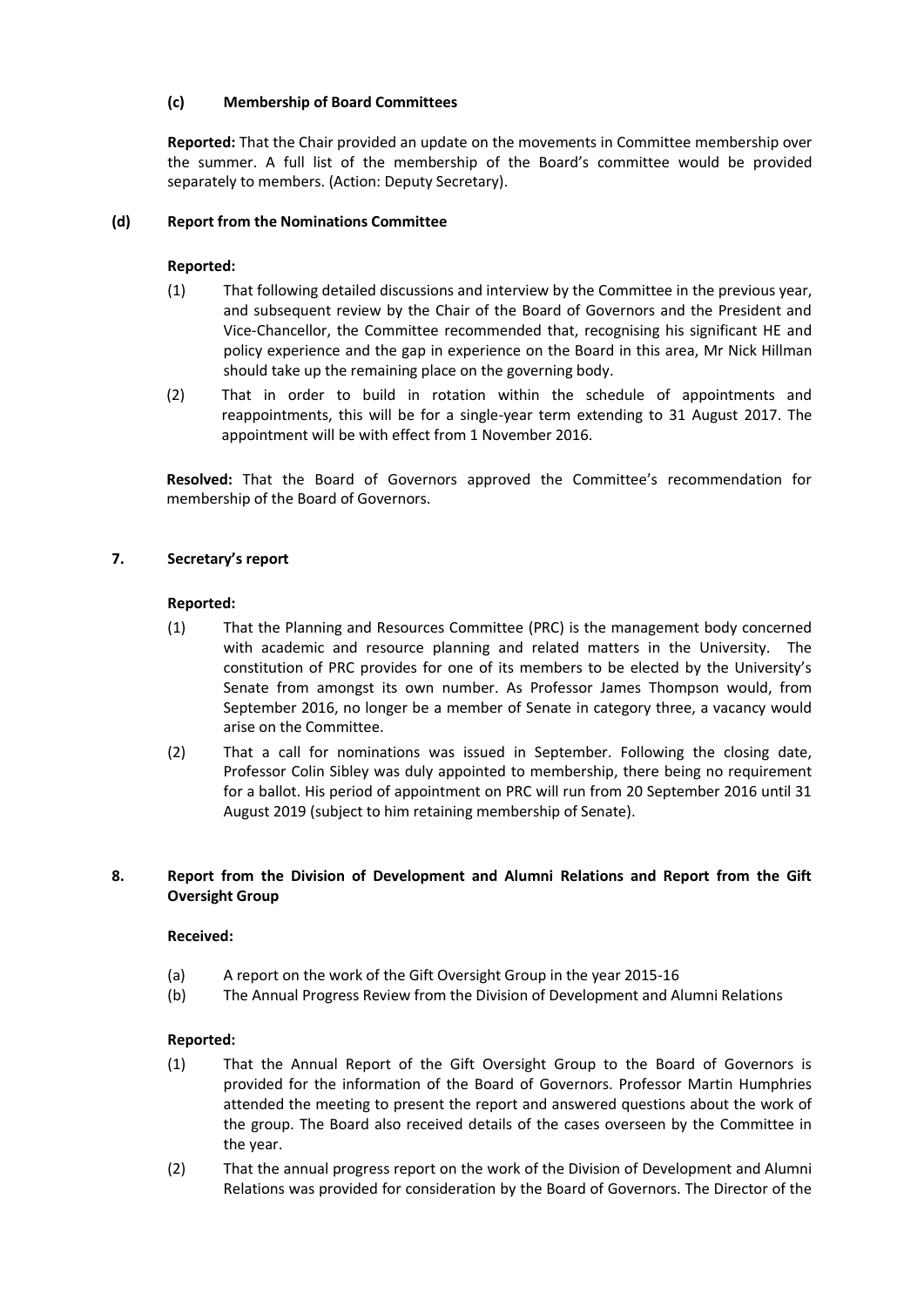Division of Development and Alumni Relations, Ms Kate White, attended to present the report and answer any questions raised.

### **Noted:**

- (1) That the Chair of the Gift Oversight Group had since passed to Professor Keith Brown. The Group reported a 35% increase in the number of cases on the previous year. No awards had been declined, but two had been pushed back for further information and assessment. The Board commended the Group for its work and the assurances provided and thanked Professor Martin Humphries for bringing the report forward.
- (2) That Ms Kate White presented the report on the work of the Directorate for Development and Alumni Relations. The Directorate remained on a positive trajectory and was continuing to focus on high level gifts, with a target of £40m by 2021. In addition, alumni engagement was improving with an increase in the value of alumni time and volunteering noted. A greater international focus was also being pursued, including further work in the Middle East and other European countries, building on the successes achieved within the US, Hong Kong and China. The Directorate was seeking to build relationships with and identify influencers, who might leverage new important contacts and broker philanthropic relationships. Engagement with alumni, rather than simple contact, was important as the Directorate sought to form meaningful relationships with members of the alumni over time.

### **9. Report of the Research Compliance Committee**

**Received:** The Annual Report on the work of the Research Compliance Committee, prepared by Professor Nalin Thakker, Associate Vice-President.

### **Reported:**

- (1) That this was the second report to the Board of Governors outlining the activities of the University's Research Compliance Committee (RCC).
- (2) That RCC is responsible for ensuring that the University has appropriate policies, procedures and facilities in place to assure itself of compliance with external legislation and regulations affecting research.
- (3) That the report seeks to provide assurance to the Board of Governors that the University is compliant with external regulation/legislation and has processes in place to manage quality and risks.

#### **Noted:**

- (1) That Professor Nalin Thakker answered questions from the Board on overlap and accountabilities within the University and the NHS, the oversight of University subsidiaries, and in relation to the follow-up of audits undertaken.
- (2) That the oversight of clinical trials, via the Clinical and Experimental Psychology Management function had greatly improved since a highly critical audit undertaken in 2010.
- (3) That the high priority areas of focus for the Committee concerned chemicals compliance (and a drive to improve reporting) and in relation to Clinical Trials oversight as this activity was increasing. In respect of the latter, the Committee was fully exploring capability and seeking to ensure that the University had exemplary procedures.
- (4) That the Board thanked Professor Thakker for the report, noting that next year a high level summary could be provided in the introduction to the paper indicating the Committee's greatest areas of focus and risk. The paper would also be considered by the Audit Committee, prior to its consideration by the Board.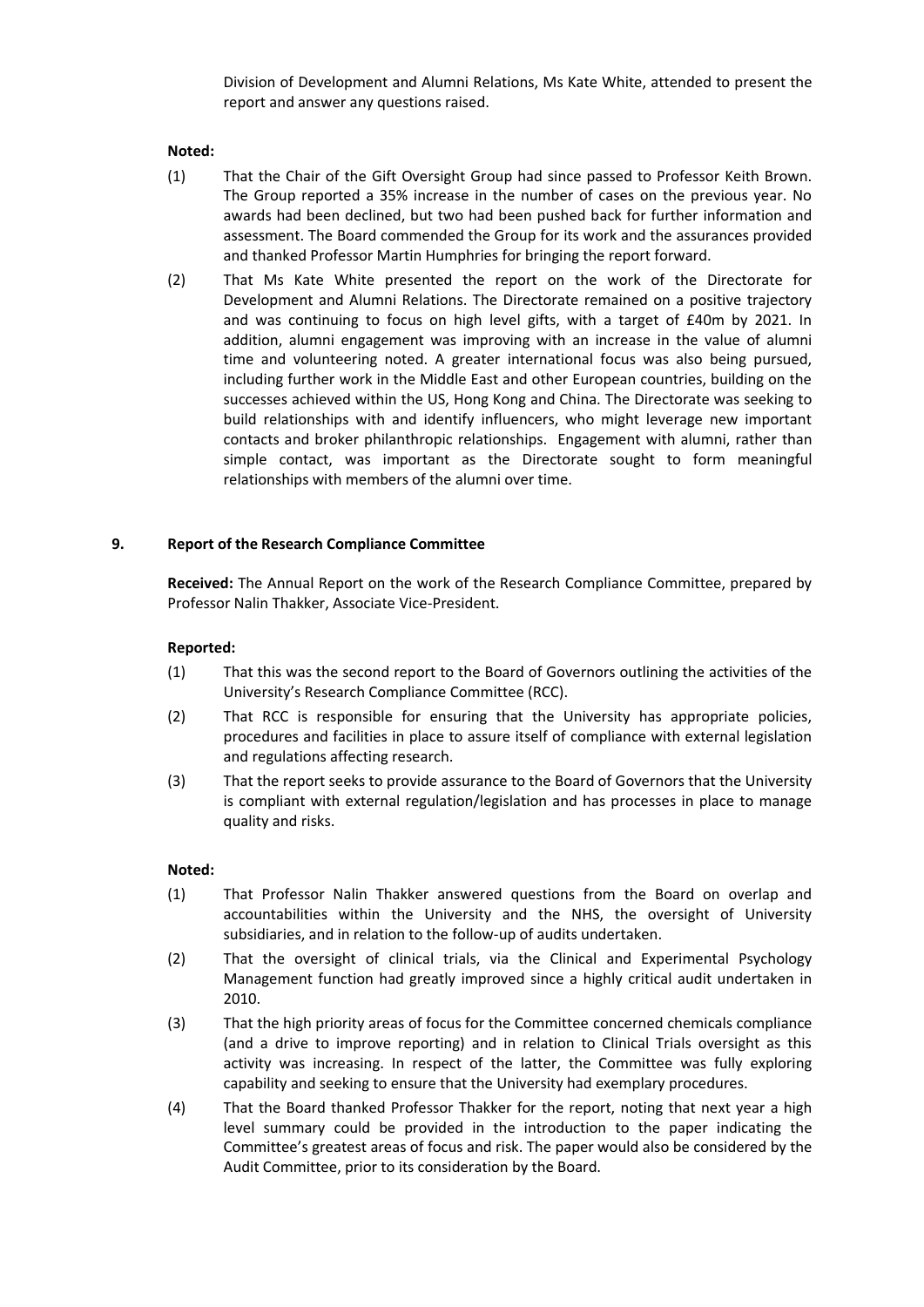### **10. Health and Safety Policy Statement and Organisation**

**Received:** The Health and Safety Policy Statement was provided for endorsement by the Board of Governors, alongside a description of the organisational framework that supports it.

### **Reported:**

- (1) That the Health and Safety Policy Statement is provided for endorsement by the Board of Governors on an annual basis. The policy statement sets out the key principles which guide health and safety management, and the accompanying organisation and arrangements chapters describe in more detail what is expected of managers, staff and students.
- (2) That the reference to safety as a core "function" might be amended to read "responsibility". Further drafting points were noted in respect of what could be perceived as a negative reference to student management of health and safety. The references to the genders of individuals should also be removed. The Report also suggests that the function will aspire to "good and best practice", were "best practice" was preferred.

 **Resolved:** That the Board would revisit Health and Safety arrangements at the meeting in February 2017 and a report on longer term trends would also be presented at this time. (Action: Director of Compliance and Risk)

### *REDACTION FOR PUBLISHING BEGINS*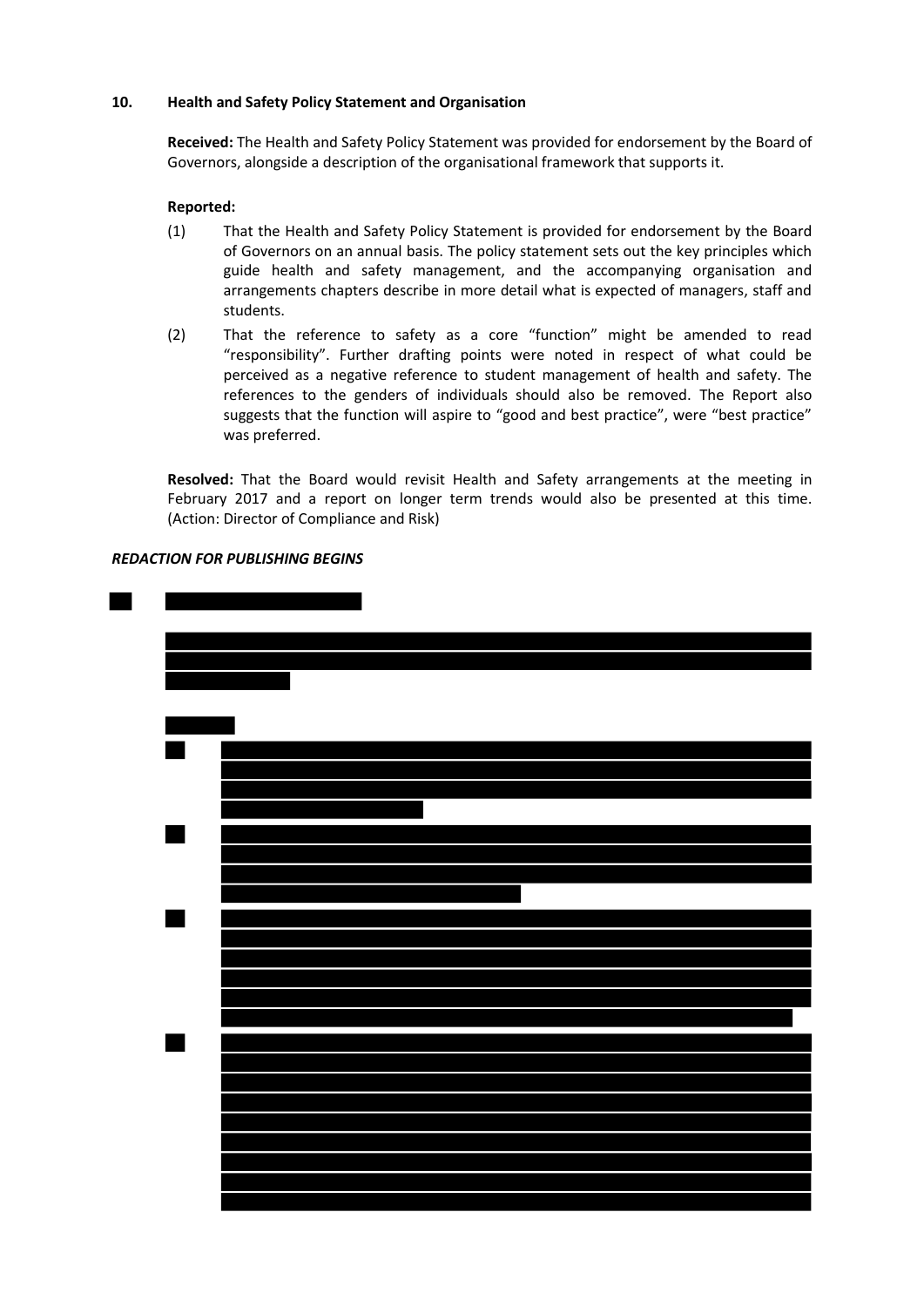

### *REDACTION ENDS*

#### **12. President and Vice-Chancellor's report**

### **(a) The Report of the President and Vice-Chancellor to the Board of Governors**

- (1) That the Report of the President and Vice-Chancellor provided an update on government announcements of relevance to Higher Education. The new Prime Minister's first cabinet included the significant reorganisation of a number of government departments, with responsibility for part of higher education, as well as FE and skills, moving to the Department for Education (DfE). BIS is now called Business, Energy and Industrial Strategy (BEIS). This means universities will be split between two government departments.
- (2) That the Higher Education and Research bill ('Success as a knowledge economy: reaching excellence, social mobility and student choice') which passed its second reading in Parliament in July, albeit with a narrow majority, will now go to the committee stage in the autumn.
- (3) That in addition to changes to research funding, with all public research funding including the Research Councils, Innovate UK and what is currently known as QR (quality research funding for universities based on the last Research Excellence Framework - REF - results) now to be called Research England being brought together into UK Research and Innovation (UK RI), the Bill includes the dissolution of HEFCE, the formation of the Office for Students (OfS) and proposals for the Teaching Excellence Framework (TEF).
- (4) That despite the uncertainties of Brexit, it was encouraging that the Prime Minister has reaffirmed the government's ongoing commitment to science and research. An immediate priority for the University has been to reaffirm its position as a global University and to come together across the University to provide support for staff, students and collaborators who are affected in different ways by the referendum vote.
- (5) That the President and Vice-Chancellor updated the Board on the Stern Review. Over the coming months the UK governments and funding councils will work to translate the principles set out by Lord Stern into the proposed process for the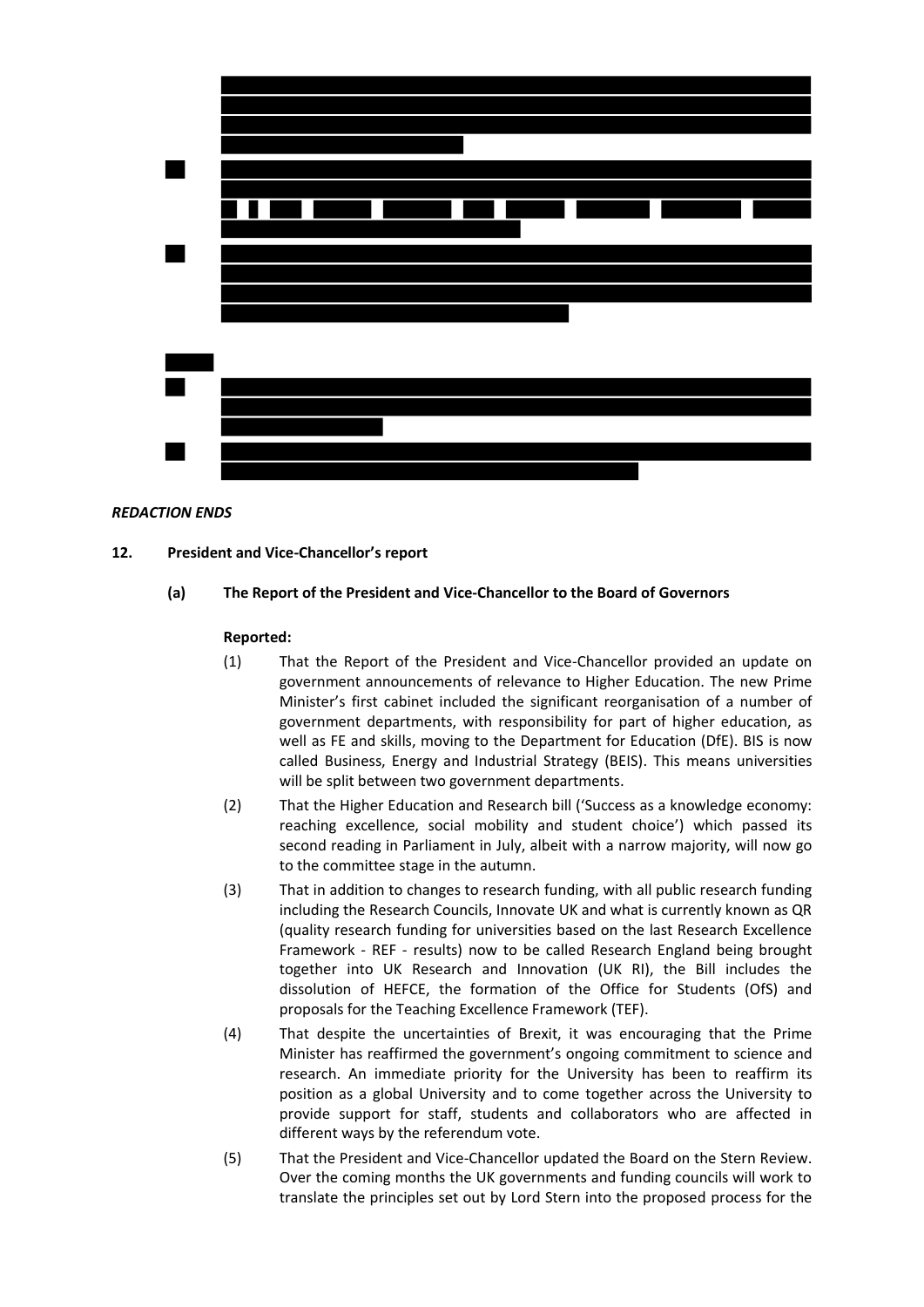next REF exercise, which is due to take place in 2021, which will then be subject to consultation.

- (6) That the Report provided an update on the progress of the priorities agreed at the Planning and Accountability Conference. All four actions have been progressed over the summer. In addition, progress continues to be made with the five initiatives already in train to create financial headroom, specifically:
	- Project 33: increasing contribution from international students either through volume or price
	- Increasing recovery on grant income
	- **Efficiency gains**
	- Philanthropy
	- Distance learning.
- (7) That the President and Vice-Chancellor provided the Board with an update on the Students numbers position for the University, for 2016 entry.
- (8) That this year the University had completed surveys for taught students on both undergraduate (National Student Survey, NSS) and postgraduate programmes (Postgraduate Taught Experience Survey, PTES). The Postgraduate Research Experience Survey (PRES) is conducted biennially. The University completed PRES in 2015 and will run the survey again in 2017.
- (9) That the NSS is a national survey, conducted annually since 2005, running from approximately 1 February until 30 April. It seeks final year undergraduates' views on their programme of study via 23 core questions. It is currently planned to use the first three questions of this NSS section list in the forthcoming Teaching Excellence Framework; teaching on my course, assessment and feedback and academic support. The overall satisfaction figure for the University has decreased by 1% to 85% in 2016, and across all sections. Although student satisfaction in many other Russell Group institutions has also fallen in 2016, several have continued to improve. The University of Manchester appears to have plateaued in the mid 80's level of student satisfaction and therefore there was a need to respond urgently to achieve the target of 90%.
- (10) That an analysis of the percentage of graduates from each Russell Group institution that are in a positive destination 6 months after graduating shows that from 2013/14 to 2014/15 the University has moved from 79% to 82% graduate employment, an improvement in ranking from 17th in the Russell Group to 11th.
- (11) That the "Academic Ranking of World Universities" (ARWU), often known as the Shanghai Jiao Tong rankings, is generally regarded by research-led universities around the world as one of the most reliable of international rankings. However, the ARWU does not assess most of disciplines in humanities or in subjects allied to medicine, many of which are particularly strong in Manchester. Therefore, in the refresh of Manchester 2020, the Board adopted the new key performance indicator for global standing, which will be monitored through a wider range of international rankings. In the 2016 ARWU Rankings the University has moved up by six places to 35th overall, (while remaining 7th in Europe and 5th in the UK). This was the University's highest position since the rankings began.
- (12) That the President and Vice-Chancellor was pleased to report that the University's position has also improved in the QS World University Rankings, from 33rd to 29th. The University is ranked 7th in the UK. The QS World Rankings are based on more than 100,000 survey responses from leading employers and academics. It is in these categories that the University does particularly well, ranked 15th by employers and 31st by international reputation.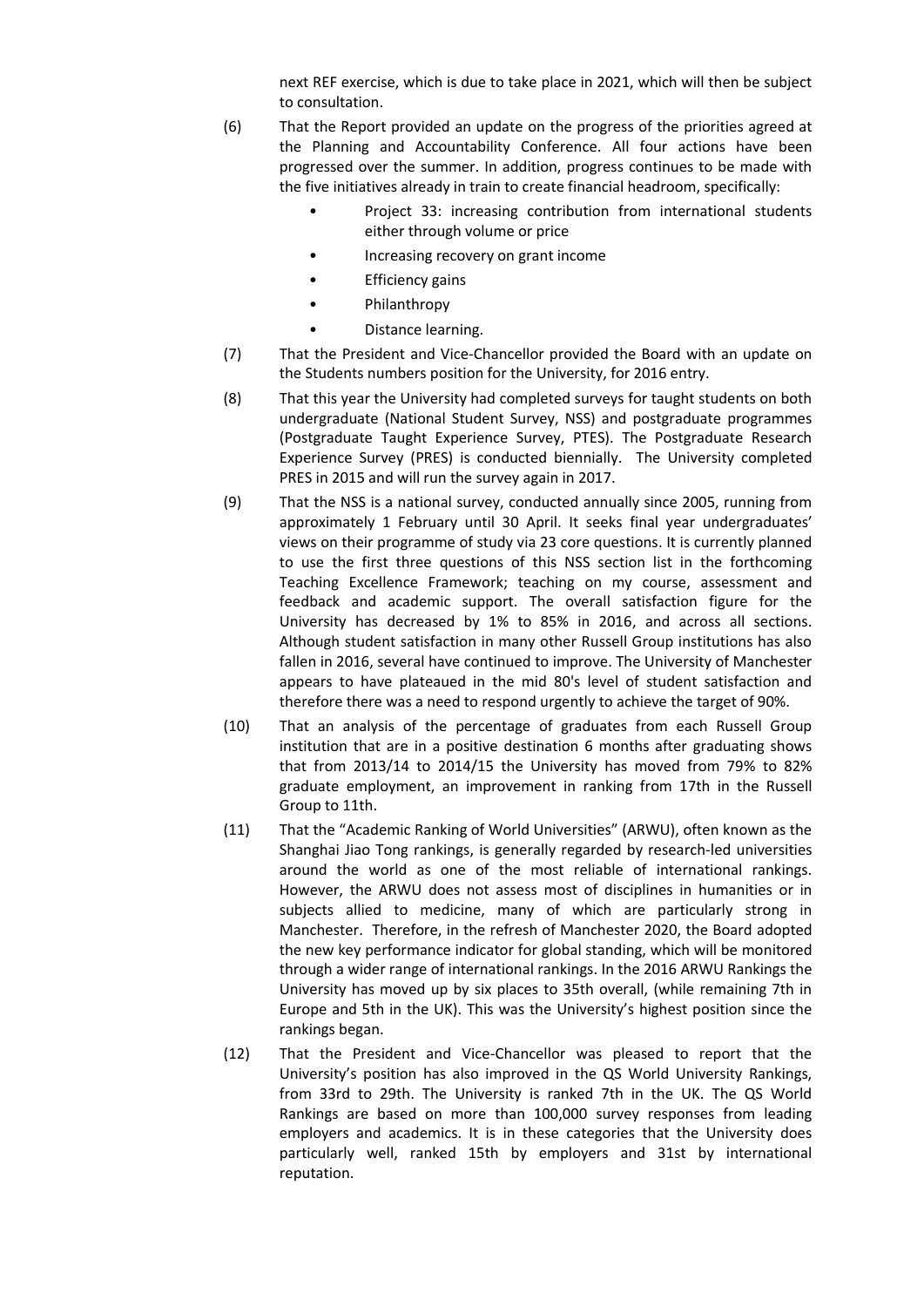- (13) That there has been some very good news for this University arising from a new league table, 'Rising Stars', published by Nature. It measures the contribution of more than 8,000 global institutions to a selection of top science journals. It shows this university as 18th in the world and 2nd in Western Europe (behind only Oxford) for 'growth in high–quality research publications, using the power of the Nature Index, which tracks the research of more than 8,000 global institutions'.
- (14) That the President and Vice-Chancellor provided an update on the JNCHES HE pay negotiating round 2016-17 and response from trades unions to the final offer. The UCEA Board has decided that UCEA should advise HE institutions participating in the 2016/27 pay round that they prepare for implementation of the national pay award. It is expected that many HE institutions will do so. The University will, therefore, be arranging to pay the national award effective from 1 August 2016.

# **Noted:**

- (1) That the Board discussed the government proposal that universities that want to charge higher fees should be required to set up a new school or sponsor an existing underperforming school. Currently, the University had no plans to sponsor, instead works closely across a network of them in respect of widening participation. Currently there were only a small number of Russell Group institutions sponsoring schools and results were mixed. It was anticipated that the proposal would be subject to further consultation within the sector.
- (2) That the Board agreed that a presentation on the options available to the University in respect of the North Campus, on completion of the Manchester Engineering Campus Development (MECD) project, should be delivered as part of the next strategic briefing.
- (3) That the Board considered the implementation of the Stern Review. This independent review of the Research Excellence Framework was commissioned by the Minister of Universities and Science, Jo Johnson in November 2015. In overall terms, the recommendations arising from the review were recognised as sensible and fair, however, the non-portability of outputs, which was intended to reduce "game playing" was controversial. Further details were awaited on the schedule of implementation.

## **(b) Report to the Board of Governors on exercise of delegations**

## **Reported:**

(1) That acting on behalf of Senate and the Board of Governors, and on the recommendation of the relevant Head of School and Dean of the Faculty, the President and Vice-Chancellor awarded the title of emeritus/emerita professor to:

Professor Chris Roberts, School of Health Sciences, with effect from 1<sup>st</sup> September 2016.

Professor John Gurd, School of Computer Science, with effect from 1st September 2016.

Professor Lionel Edward Davies, School of Electrical & Electronic Engineering, with effect from  $1<sup>st</sup>$  September 2016.

Professor Hilary Owen, School of Arts, Languages and Cultures, with effect from 1 st October 2016

Professor Raymond Agius, School of Health Sciences, with effect from 1<sup>st</sup> April 2017.

(2) That pursuant to General Regulation VII.4, the Common Seal of the University has been affixed to instruments recorded in entries 1694 to 1708: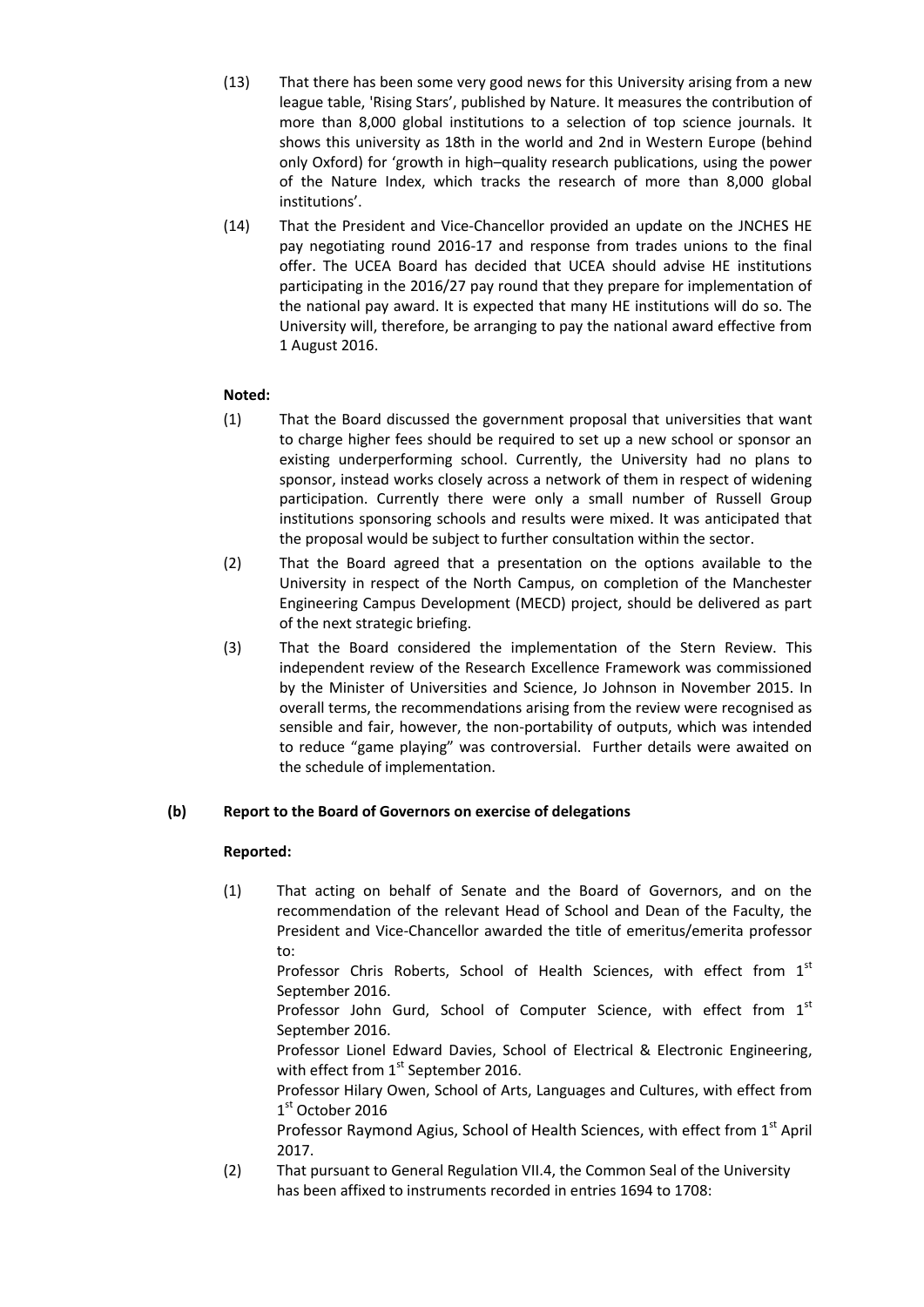### **13. Presentation from SLT Member**

**Received:** A presentation on from Professor Clive Agnew, in his capacity as Vice President for Teaching, Learning and Students.

**Reported:** That the Vice President for Teaching and Learning and Students updated the Board of Governors on the following matters:

- (1) The success of the first Ethical Grand Challenge for students, which was attended by 5,000 first year undergraduates. This forms part of the University's programme 'Stellify' (meaning to become a star) which is now launched for all our students. The media reaction had been extremely positive, with some indicating that this initiative represented "the biggest classroom in the world".
- (2) That the Vice- President provided an update on the Student Lifecycle project, which alongside a student systems upgrade would seek to introduce greater standardisation in the student lifecycle over the next three years. Additional distance learning provision would follow in order to provide more discretionary income.
- (3) That the Vice-President provided a briefing on employability, which according to the last Destinations of Higher Educations Leavers survey was now at a level of 82%, representing a rise from  $30<sup>th</sup>$  to  $19<sup>th</sup>$  nationally. While this was welcomed, the fall in the University's National Students Survey (NSS) results, was a concern, particularly given the implementation of the Teaching Excellence Framework, and the likely impact on output measures.
- (4) That in respect of the NSS, the senior leadership team and the University's Teaching and Learning Group, were looking at this in greater detail in order to understand why the falls in particular areas. Some of these factors included weaknesses in organisational matters, including the late provision of feedback and/or congestion in timetabling. In some other areas, greater support and a revision of programmes was required to ensure that University policy is driven out to the level below Schools. Further work was required to support the delivery of formative feedback and academic advice to students and to ensure that appropriate support is in place to achieve good degree outcomes. The University was providing the data necessary for schools and faculties to see these degree outcomes in the context of wider national performance, and then consider what steps were necessary to address performance and achievement locally.

## **14. Board committee reports**

## **(a) Finance Committee, 20 September 2016**

**Received:** The summary and minutes from the meeting held on 20 September 2016.

- (1) That Finance Committee received an update on the capital programme. No projects had been completed since the last meeting.
- (2) Finance Committee approved £11.8m of expenditure on construction costs for the new annexe extension for the Schuster Building.
- (3) That Finance Committee approved the updated Terms of Reference subject to the following:
	- A review of terms of reference of Subsidiary Undertakings Sub Committee (SUSC) to determine the relationship between Finance Committee and SUSC regarding review of financial governance processes of subsidiary activities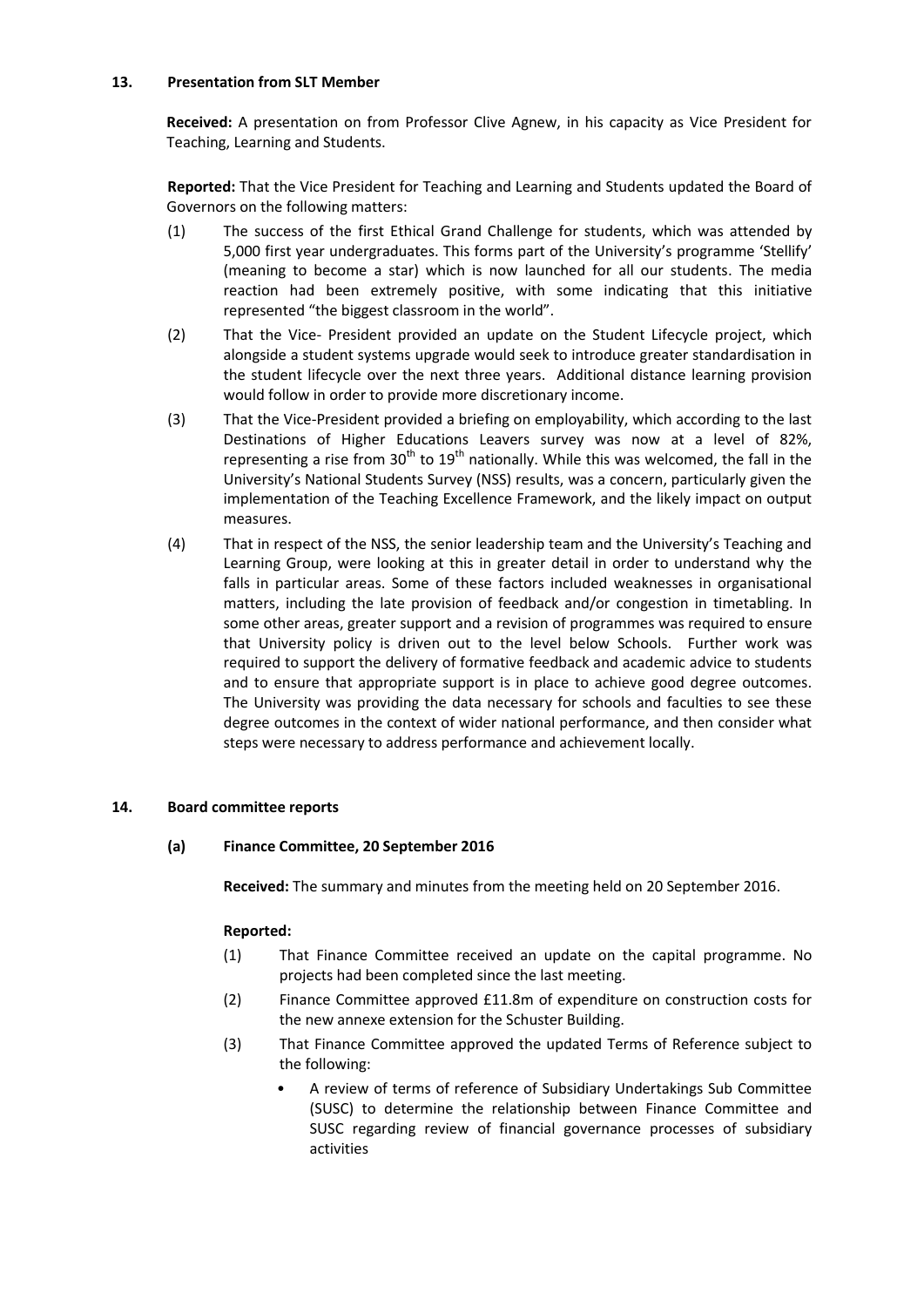- The addition of item to reflect that Audit Committee reviews procurement processes and outcomes for revenue spend and Finance Committee comments on and receives reports on Capital procurement strategy.
- (4) That Finance Committee expressed reservations in reducing the lay membership of the Committee as it wished to maintain the existing skill set but wished to assist the Chair of the Board of Governors in his stated aims for Audit Committee and understood the situation.
- (5) That a report was presented to Finance Committee on the work undertaken to develop a revised approach and business case for the Fallowfield Residences project and to seek approval on the various decisions needed to progress the project to the next stages of design, procurement and construction. Finance Committee approved the recommendations of the business case.
- (6) That Finance Committee noted and approved the amendment to the Guiding Principles and the current status of the International Payroll Obligations project, ratified the £150k of additional investment funding for Graphene Enabled and noted the recommendations for the reviews of costs and related processes: for agency costs and for bursary costs and fee discounts.
- (7) That Finance Committee received and noted the year end management accounts for 2015-16, noting that research income continues to be a concern and it was noted that improvements are needed in costing, overhead recovery and claiming on research and that the ability to forecast more accurately needs to improve. The Director of Finance also updated the Board on the accounts as part of this item.
- (8) That Finance Committee received and noted a report on the future insurance arrangements for the University

### **(b) Audit Committee, 13 September 2016**

**Received:** The summary and minutes from the meeting held on 13 September 2016. The University Risk Map and registers were also provided, for information.

- (1) That the Committee considered its terms of reference, which did not require amendment, and confirmed that it was content to proceed with a reduction in its membership from five to four lay members.
- (2) That the Committee received an update on a research misconduct case and in relation to a case raised under the Public Interest Disclosure Procedure.
- (3) That the Committee noted that HEFCE made two minor observations in relation to their monitoring of the University's compliance with the Prevent Duty.
- (4) That the Committee received the Interim Conclusions Memorandum from the external auditors. Ernst and Young (E&Y) had completed their planning procedures. Their planned controls procedures (including IT general controls) were complete and will be further updated and concluded during September. E&Y had also substantially completed their audit of the University's transitional arrangements to accounting under the new FRS 102 based Statement of Recommended Practice ('SORP').
- (5) That the Committee received the Corporate Governance Statement and Public Benefit Statement, along with a Statement on the University's compliance with the Modern Slavery Act, and proposed some minor amendments.
- (6) That the Committee received an update on the audit of the subsidiaries. All UK based subsidiary audits' fieldwork is complete and had gone smoothly but is still subject to final manager and partner review.
- (7) That for internal audit, the summary reports from six reviews finalised by the internal auditors, Uniac, since June 2016, were provided for consideration by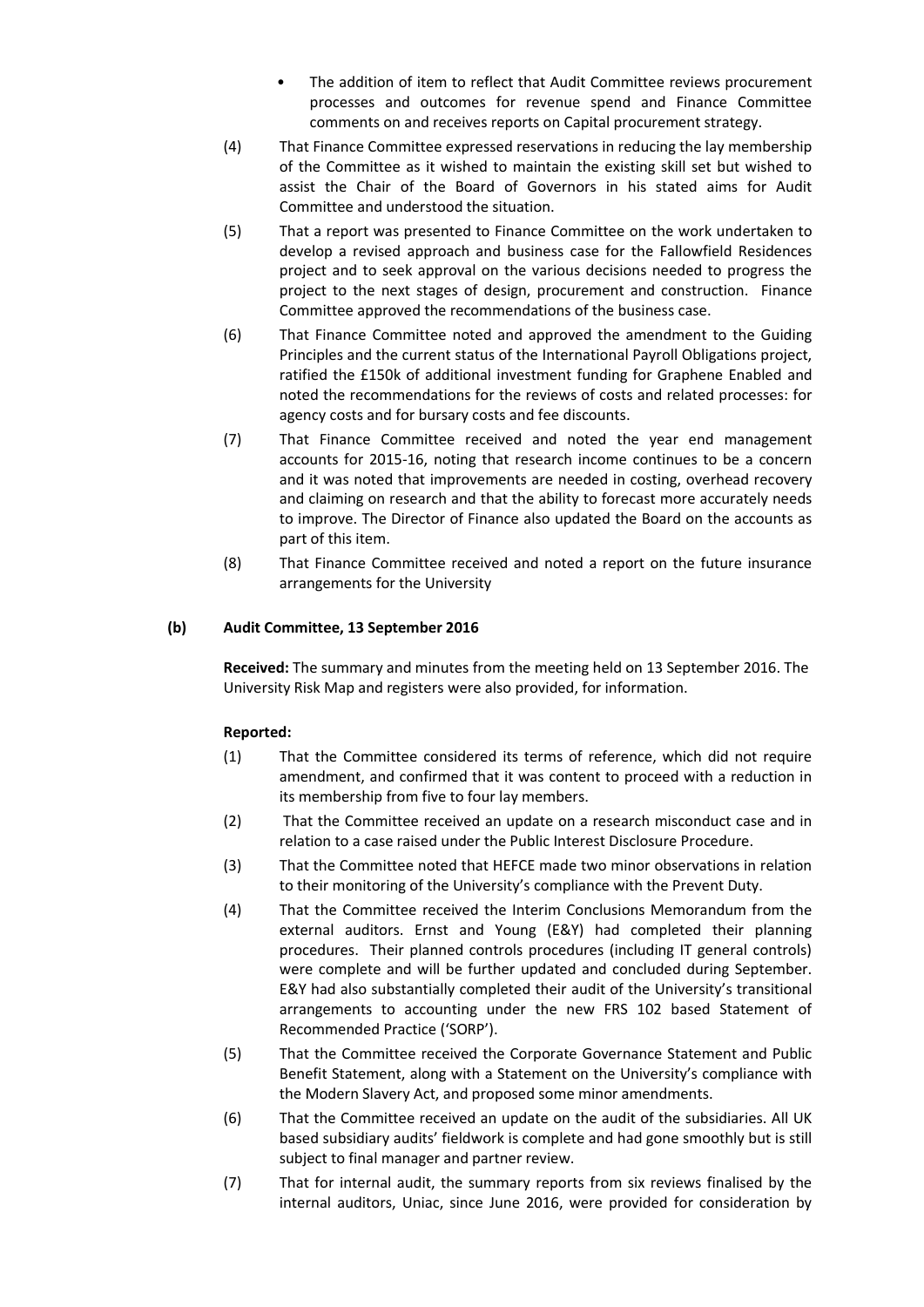the Committee. Reviews had been completed for the Egencia Travel Management System, UKVI Compliance for Student Workers, UKVI Compliance for Students, Asbestos Management, the Register of Interests follow-up, and for Endowments. In addition, Uniac had completed the regular post-audit review exercise. The Committee considered the Egencia Review and UKVI Compliance reviews in further detail, given the gradings in each instance.

- (8) That the Committee considered the Draft Internal Audit Opinion for the University of Manchester, 2015-16. That the opinion concluded that the University has an effective and stable control environment which includes robust corporate systems and a strong senior management team. Risk management, governance and data quality arrangements were also declared to be effective.
- (9) That the Committee received the update risk registers and maps and conducted a deep dive into the IT related risks that appear on the risk register. The Committee agreed that a further "deep-dive" into the risk identified in relation to Brexit, and the implications for future recruitment, should be undertaken in February 2017. The Director of IT provided a comprehensive assessment of the current IT position. This included the recently completed review of IT capability, which had considered both operational terms and IT change capability. While this review had concluded some areas of good practice, further work was need to develop a mature planning approach to future IT needs and infrastructure. The Committee agreed that it would receive an update on the mitigation of IT risk in February 2017.

## **(c) Staffing Committee, 5 October 2016**

**Received:** An oral report on the business conducted at the meeting held earlier on 5<sup>th</sup> October 2016.

## **Reported:**

- (1) That the Committee considered the Report of the President and Vice-Chancellor on proposed redundancies for those staff members on fixed term employees and those on open-ended contracts with finite funding, in line with the obligations of paragraph 5 of Ordinance XXIII.
- (2) That the Committee considered the Report of the Director of Human Resources and suggested some further changes and its presentation ahead of the next meeting.

## **Resolved:**

- (1) That the University proceeds with the process outlined in the agreed Contracts Policy and Procedure to deal with those staff considered to be at risk on open ended contracts linked to finite external funding or special projects for the period from 1st August 2017 to 31st December 2017; and
- (2) That the University continues to ensure that all suitable and appropriate alternative strategies for resolution, including redeployment and restructuring, have been properly considered.

## **15. Report from the Planning and Resources Committee**

Received: A summary of matters discussed at the meetings of the Committee held on 5<sup>th</sup> July and  $13<sup>th</sup>$  September was provided for the information of members.

**Reported:** That the Board received a full report on the recent activity of the Planning and Resources Committee including Financial issues, the Teaching Excellence Framework, the